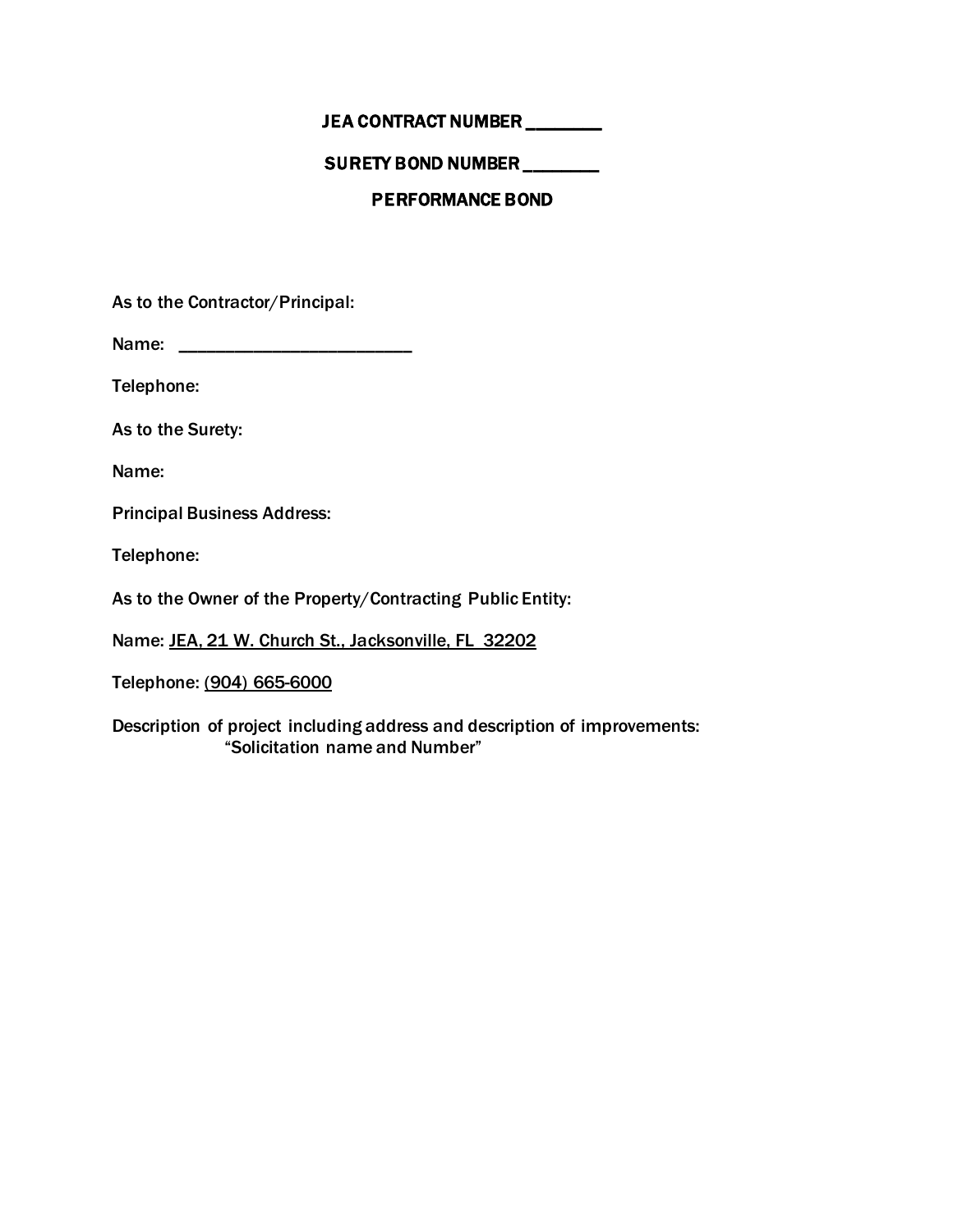### JEA

#### PERFORMANCE BOND

KNOW ALL MEN BY THESE PRESENTS, that \_\_\_\_\_\_\_\_\_\_\_\_\_\_\_, as Principal, (hereinafter called "Contractor"), and \_\_\_\_\_\_\_\_\_\_\_\_\_\_\_\_\_\_\_\_\_\_\_\_\_\_\_\_\_, a corporation organized and existing under the laws of the State of \_\_\_\_\_\_\_\_\_\_\_\_\_\_\_\_ and duly authorized to conduct and carry on a general surety business in the State of Florida, as Surety (hereinafter called "Surety"), are each held and firmly bonded unto JEA, a body politic and corporate, in Duval County, Florida, as Obligee (hereinafter called "JEA"), in the sum of  $\frac{1}{2}$  and 00/100 Dollars (\$ $\frac{1}{2}$ , lawful money of the United States of America, for the payment whereof Contractor and Surety bind themselves, their respective heirs, executors, administrators, legal representatives, successors and assigns, jointly and severally, firmly by these presents.

WHEREAS, Contractor has by written agreement dated the and day of \_\_\_\_\_\_\_\_\_\_\_, 20\_\_, entered into a contract with JEA (Contract # \_\_\_\_\_\_\_\_) for "Solicitation Name" pursuant to IFB  $#$   $|$ ; all of said work to be done in the time and manner and in strict accordance with any advertisement for bids for said work and done in strict compliance with the drawings, plans and specifications for said work and requirements of JEA proposal and award therefor and of the contract and all documents included as a part of the contract (hereinafter referred to collectively as the "Contract"), all of which are, by this reference, made a part hereof to the same extent as if fully set out herein.

NOW, THEREFORE, THE CONDITION OF THIS OBLIGATION is such that, if Contractor shall: (1) provide JEA with a certified copy of the recorded bond before commencing the work (or before recommencing the work after a default or abandonment; and (2) promptly and faithfully perform the construction work and other work in the time and manner prescribed in said Contract, which is made a part of this Bond, by reference, in strict compliance with the Contract requirements; and (3) perform the guarantee and maintenance of all work and materials furnished under the Contract for the time specified in the Contract; and (4) pay JEA all losses, delay and disruption damages and all other damages, expenses, costs, statutory attorney's fees,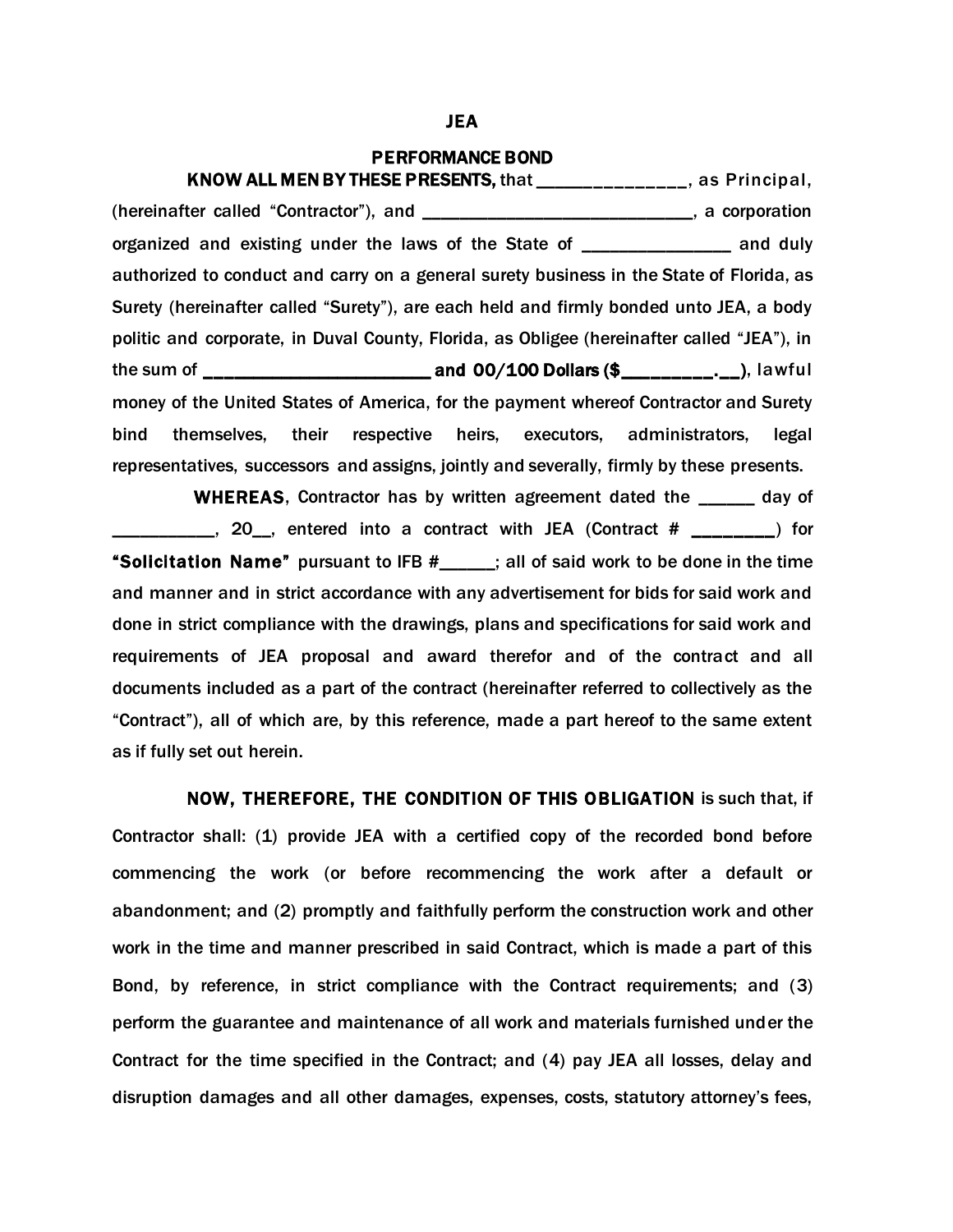including appellate proceedings, that JEA sustains because of a default by Contractor under the Contract; then this Bond shall be void; otherwise it shall remain in full force and effect, both in equity and in law, in accordance with the laws and statutes of the State of Florida.

PROVIDED, that the Surety hereby waives notice of any alteration or extension of time made by JEA, and any changes in or under the Contract and compliance or noncompliance with any formalities connected with the Contract or the changes does not affect Surety's obligation under this bond.

PROVIDED further, that whenever Contractor shall be declared by JEA to be in default under the Contract, JEA having performed JEA's obligations thereunder, the Surety shall, at JEA's sole option, take one (1) of the following actions:

- (1) Within a reasonable time, but in no event later than thirty (30) days, from JEA's written notice of termination for default, arrange for Contractor with JEA's consent, which shall not be unreasonably withheld, to complete the Contract and the Surety shall pay JEA all losses, delay and disruption damages and all other damages, expenses, costs and statutory attorney's fees, including appellate proceedings, that JEA sustains because of a default by the Contractor under the Contract; or
- (2) (A) Within a reasonable time, but in no event longer than sixty (60) days after JEA's written notice of termination for default, award a contract to a completion contractor and issue notice to proceed. Surety shall obtain a bid or bids for completing the Contract in accordance with its terms and conditions, and upon determination by Surety of the lowest responsible qualified bidder, award a contract; (B) alternatively, JEA may elect, to have the Surety determine jointly with JEA the lowest responsible qualified bidder, to have the Surety arrange for a contract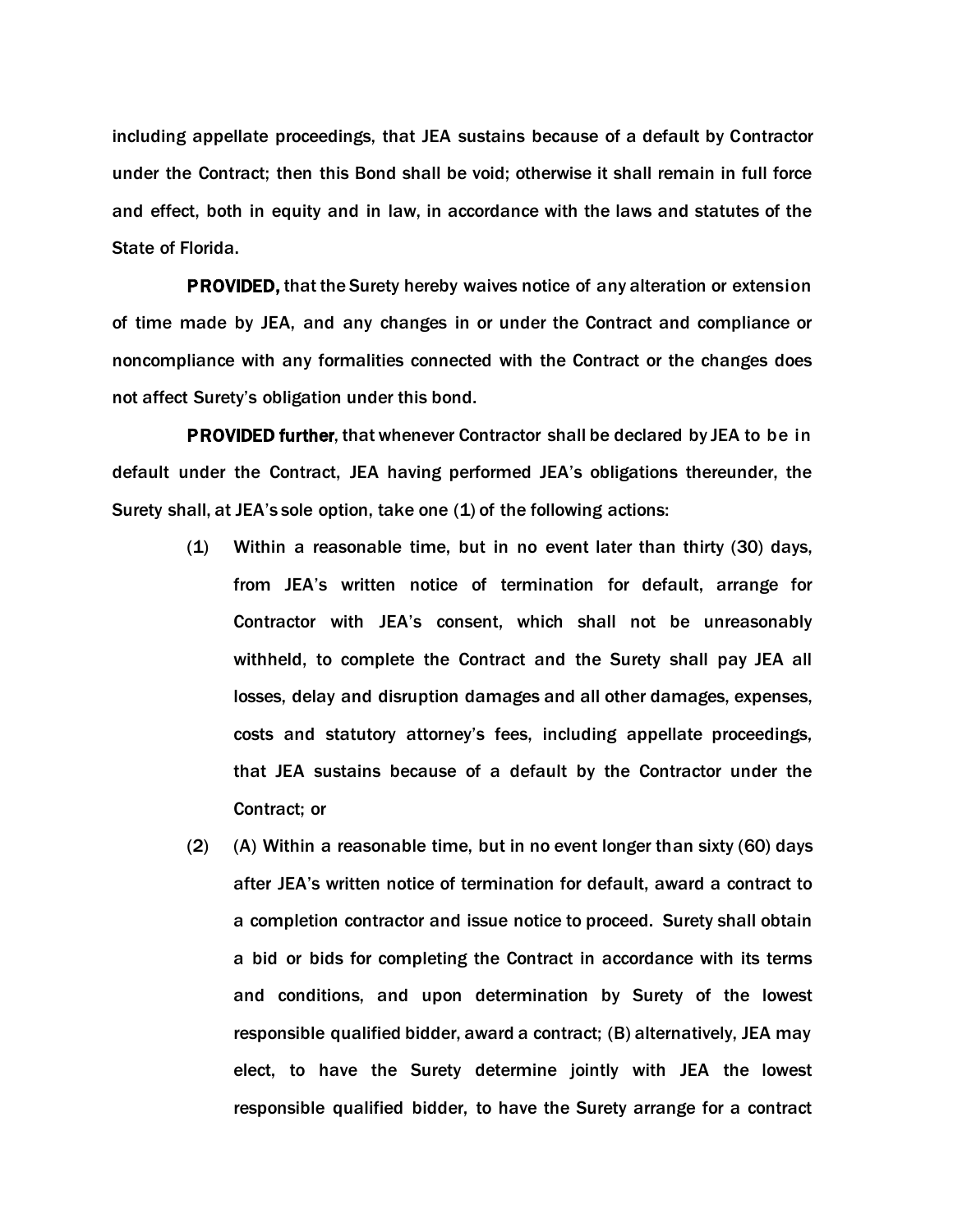between such bidder and JEA, and for the Surety to make available as Work progresses sufficient funds to pay the cost of completion less the balance of the Contract price (even though there should be a default or a succession of defaults under the contract or contracts of completion arranged under this paragraph). The term "balance of the Contract price," as used in this Bond, shall mean the total amount payable by JEA to Contractor under the Contract and any approved change orders thereto, less the amount properly paid by JEA to Contractor. (C) Either way, the Surety shall pay JEA all remaining losses, delay and disruption damages, expenses, costs, and statutory attorney's fees, including appellate proceedings, that JEA sustains because of a default by Contractor under the Contract; or

(3) Within a reasonable time, but in no event later than thirty (30) days from JEA's notice of termination for default, waive its right to complete or arrange for completion of the Contract and, within twenty-one (21) days thereafter, determine the amount for which it may be liable to JEA and tender payment to JEA of any amount necessary in order for JEA to complete performance of the Contract in accordance with its terms and conditions less the balance of the Contract price, and shall also indemnify and save JEA harmless on account of all claims and damages arising from the Contractor's default under the Contract, and pay JEA for all losses, delay and disruption damages and other damages, expenses, costs and statutory attorney's fees, including appellate proceedings, that JEA sustains because of a default of the Contractor under the Contract.

PROVIDED further, the Surety shall indemnify and save JEA harmless from any and all claims and damages, arising from the Contractor's default under the Contract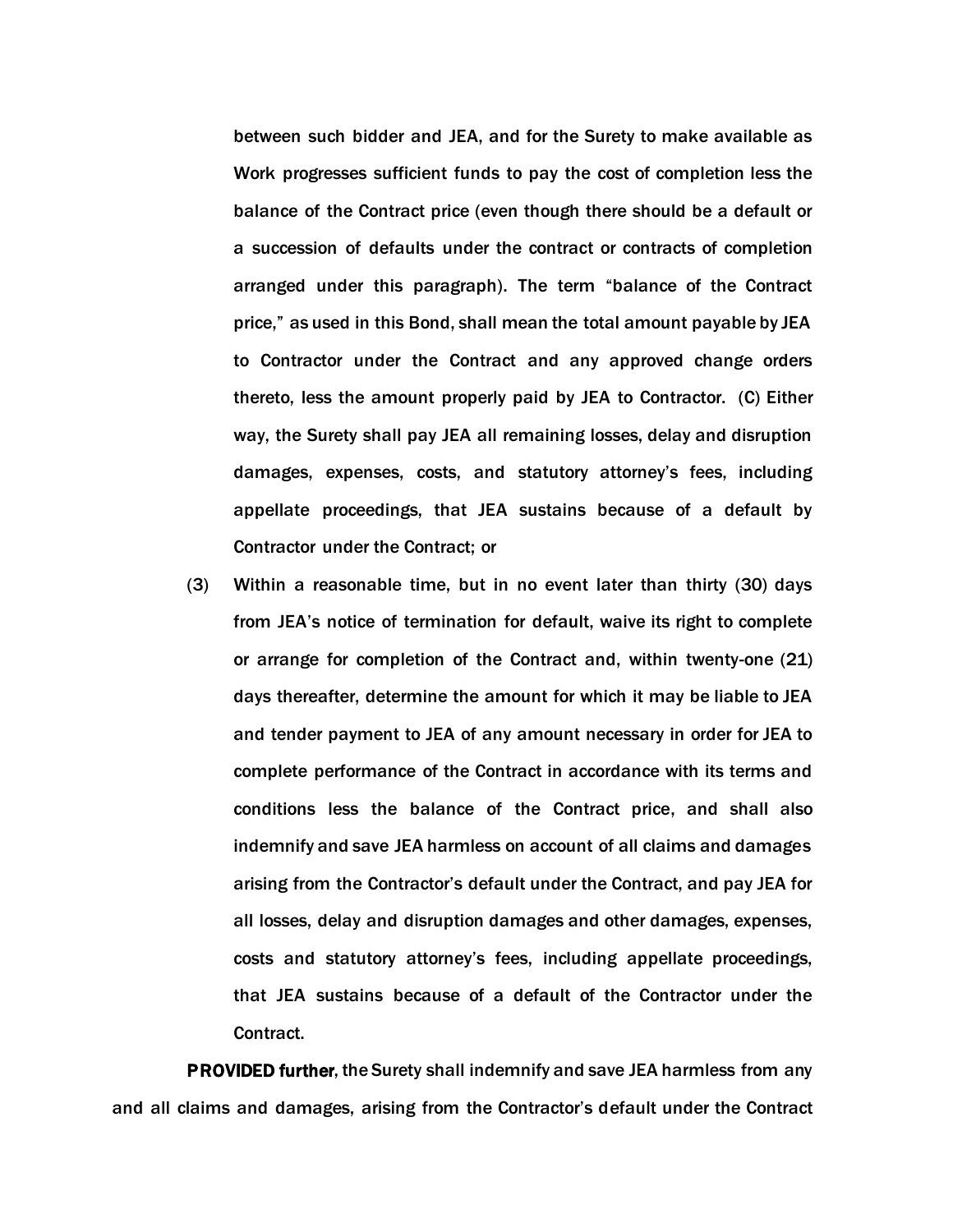including, but not limited to, contractual damages, expenses, costs, injury, negligent default, or intentional default, patent infringement and actual damages (including delay and disruption damages) in accordance with the Contract, and including all other damages and assessments which may arise by virtue of failure of the product to perform or any defects in work or materials within a period of one (1) year from the date on which the Contractor receives from JEA a certificate of final completion under the Contract.

PROVIDED further, that during any interim period after JEA has declared Contractor to be in default but Surety has not yet remedied the default in the manner acceptable to JEA, Surety shall be responsible for securing and protecting the work site including, but not limited to, the physical premises, structures, fixtures, materials, and equipment, and shall be responsible for securing and protecting materials and equipment stored off-site in accordance with the Contract.

PROVIDED further, no right of action shall accrue on this Bond to or for the use of any person or corporation other than JEA named herein or the heirs, executors, administrators or successors of JEA.

## REMAINDER OF PAGE LEFT BLANK INTENTIONALLY

### NEXT PAGE IS THE SIGNATURE PAGE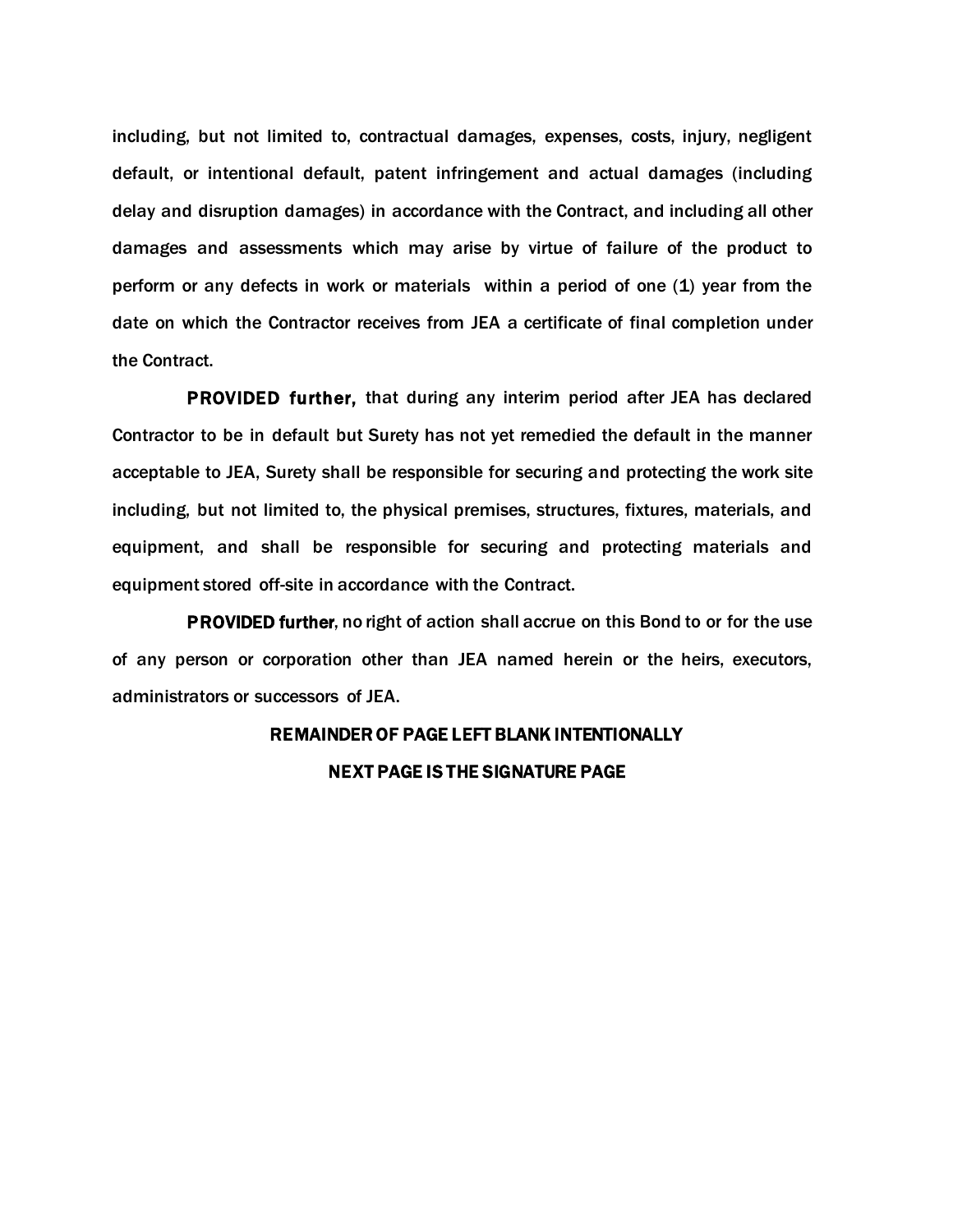SIGNED AND SEALED this \_\_\_\_\_ day of \_\_\_\_\_\_\_\_\_\_\_\_\_\_\_, 20\_\_.

| the control of the control of the control of the control of the control of the control of<br><b>Signature</b> |
|---------------------------------------------------------------------------------------------------------------|
| <b>Type/Print Name</b>                                                                                        |
| <b>Title</b>                                                                                                  |
|                                                                                                               |
| Signed, Sealed and Delivered in the Presence of:                                                              |
| <u> ts: ________________________________</u>                                                                  |
|                                                                                                               |
|                                                                                                               |
|                                                                                                               |
|                                                                                                               |

Note: Date of Bond Must Not Be Prior to Date of Contract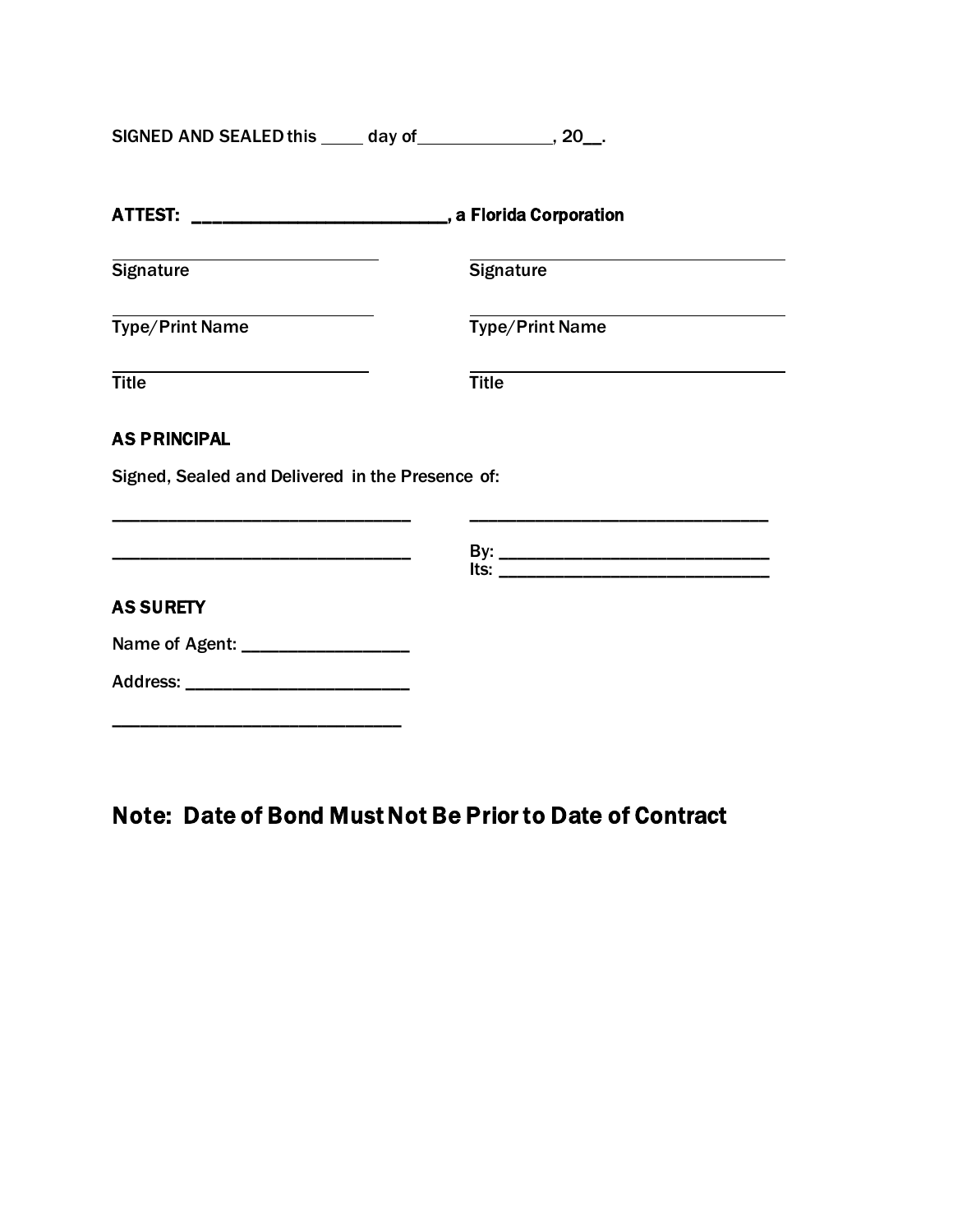# JEA CONTRACT NUMBER \_\_\_\_\_\_\_\_

### SURETY BOND NUMBER \_\_\_\_\_\_\_\_

### PAYMENT BOND REQUIRED BY SECTION 255.05, FLORIDA STATUTES

As to the Contractor/Principal:

Name:

Telephone:

As to the Surety:

Name:

Principal Business Address:

Telephone:

As to the Owner of the Property/Contracting Public Entity:

Name: JEA, 21 W. Church St., Jacksonville, FL 32202

Telephone: (904) 665-6000

Description of project including address and description of improvements: "Soliciation Name and Number"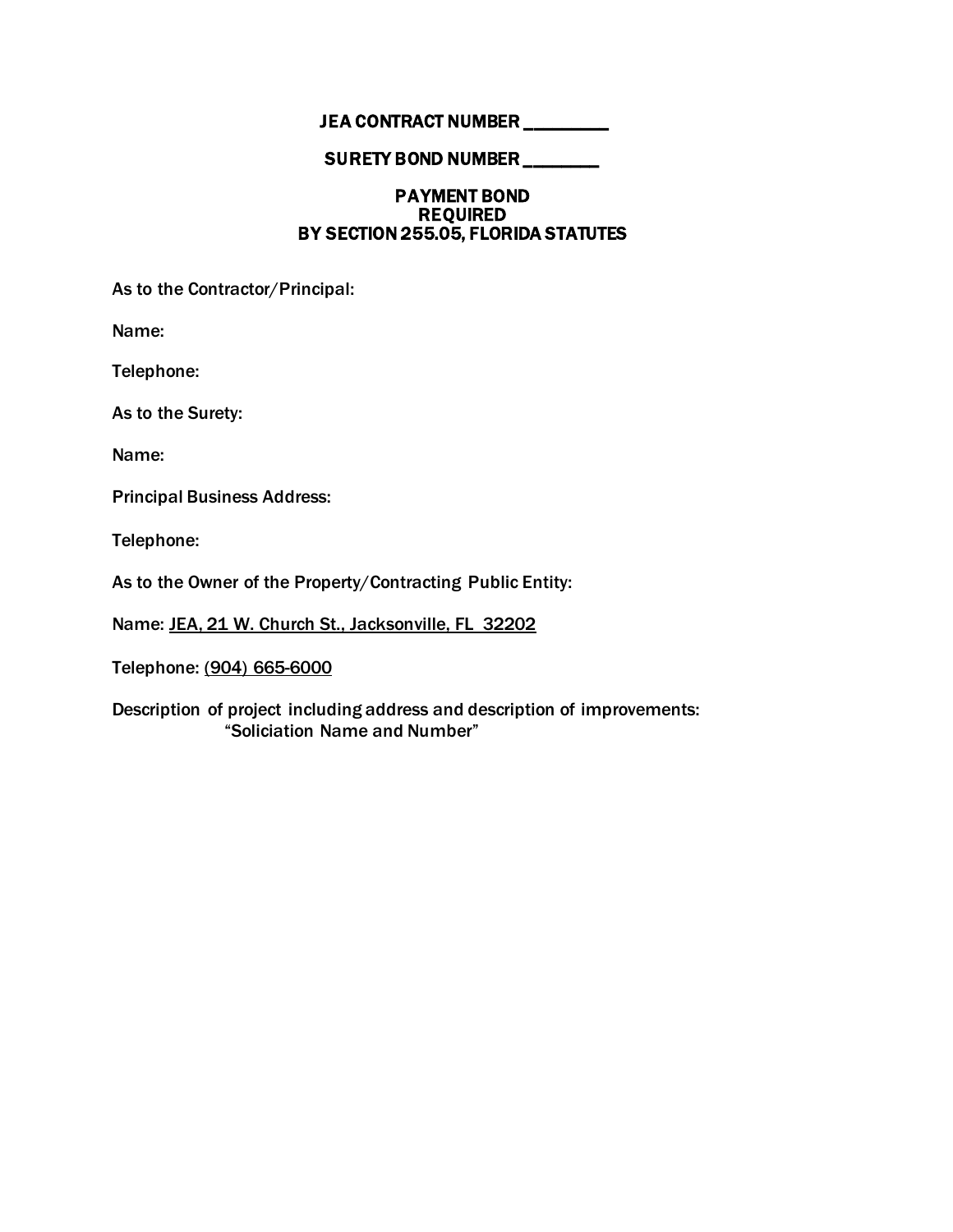### PAYMENT BOND REQUIRED BY

### SECTION 255.05, FLORIDA STATUTES

KNOW ALL MEN BY THESE PRESENTS, that \_\_\_\_\_\_\_\_\_\_\_\_\_\_\_\_., hereinafter called "Principal", and \_\_\_\_\_\_\_\_\_\_\_\_\_\_\_\_\_\_, a corporation organized and existing under the laws of the State of \_\_\_\_\_\_\_\_\_\_\_\_\_\_\_\_\_\_\_, and duly authorized to conduct and carry on a general surety business in the State of Florida, hereinafter called "Surety," are each held and firmly bound unto JEA of Jacksonville, a municipal corporation, of Jacksonville, Duval County, Florida, hereinafter called "JEA" or "Owner," in the penal sum of \_\_\_\_\_\_\_\_\_\_\_\_\_\_\_\_\_\_\_\_\_\_\_\_ and \_\_/100 Dollars (\$\_\_\_\_\_\_\_\_\_\_\_.\_\_) in lawful money of the United States of America, for the payment whereof Principal and Surety bind themselves, their respective heirs, executors, administrators, legal representatives, successors and assigns, jointly and severally, firmly by these presents.

 WHEREAS the Principal entered into a certain contract with JEA, dated the \_\_\_\_ day of \_\_\_\_\_\_\_\_\_\_, 20\_\_ (JEA Contract Number \_\_\_\_\_\_\_) (the "Contract") which is, by this reference, made a part hereof, as if fully set out herein, for "Solicitation Name", pursuant to IFB # \_\_\_\_\_\_\_\_\_\_\_\_\_\_\_\_\_, of Specifications entitled "Solicitation Title" for JEA, in accordance with plans and specifications prepared by JEA.

NOW, THEREFORE, THE CONDITION OF THIS BOND is such that if the said Principal:

(1) Provides to JEA a certified copy of the recorded bond prior to commencing the work (or before recommencing the work after a default or abandonment) in accordance with Section 255.05(1)(b), Florida Statutes; and

(2) Promptly makes payments to all claimants, as defined in Sections 255.05(1) and 713.01, Florida Statutes, supplying Principal with labor, materials or supplies that are consumed or used directly or indirectly, by Principal in connection with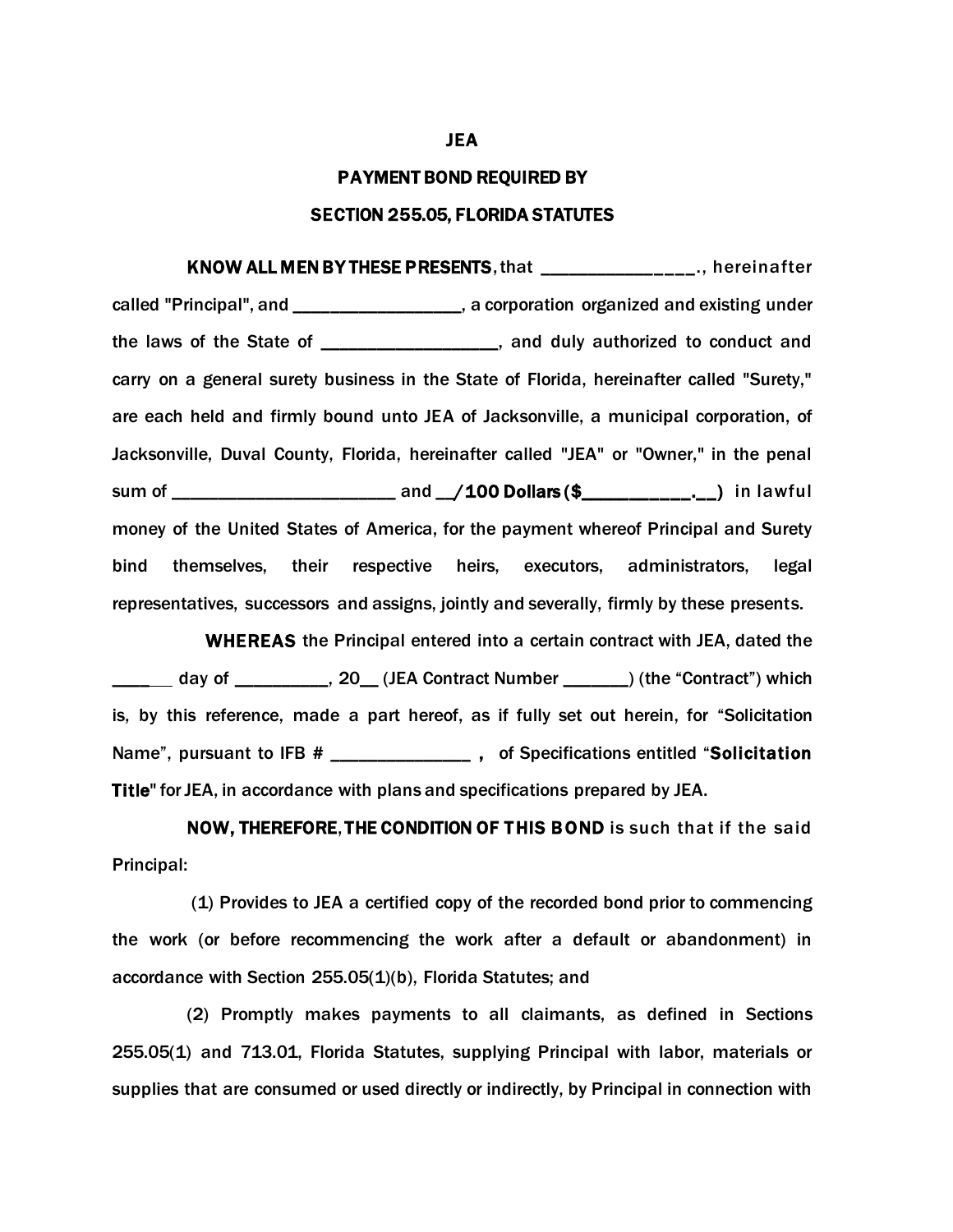the prosecution of the work provided for in such Contract and including all insurance premiums on the work, and including any authorized extensions or modifications of such Contract; and

(3) Defends, indemnifies and saves JEA harmless from claims, demands, liens, or suits by any person or entity whose claim, demand, lien or suit is for the payment of labor, materials or equipment furnished for use in the performance of the Contract, provided JEA has promptly notified the Principal and Surety of any claims, demands, liens, or suits and provided there is no failure by JEA to pay the Principal as required by the Contract; and

(4) Pays JEA all losses, damages, expenses, costs and attorney's fees, including appellate proceedings, that JEA sustains because of the Principal's failure to promptly make payments to all claimants as provided above, then this Bond is void; otherwise, it remains in full force and effect, both in equity and in law, in accordance with the statutes and the laws of the State of Florida and, specifically Section 255.05, Florida Statutes.

PROVIDED, no suit or action for labor, materials or supplies shall be instituted hereunder against the Principal or the Surety unless a claimant provides, to each of them, both of the proper notices, in accordance with the requirements of Section 255.05(2), Florida Statutes. Both notices must be given in order to institute such suit or action.

PROVIDED further, an action, except for an action exclusively for recovery of retainage, must be instituted against the Principal or Surety on this Payment Bond within one (1) year after the performance of the labor or completion of delivery of the materials or supplies, in accordance with the requirements of Section 255.05(10), Florida Statutes.

PROVIDED further, an action exclusively for the recovery of retainage must be instituted against the Principal or Surety within one (1) year after the performance of